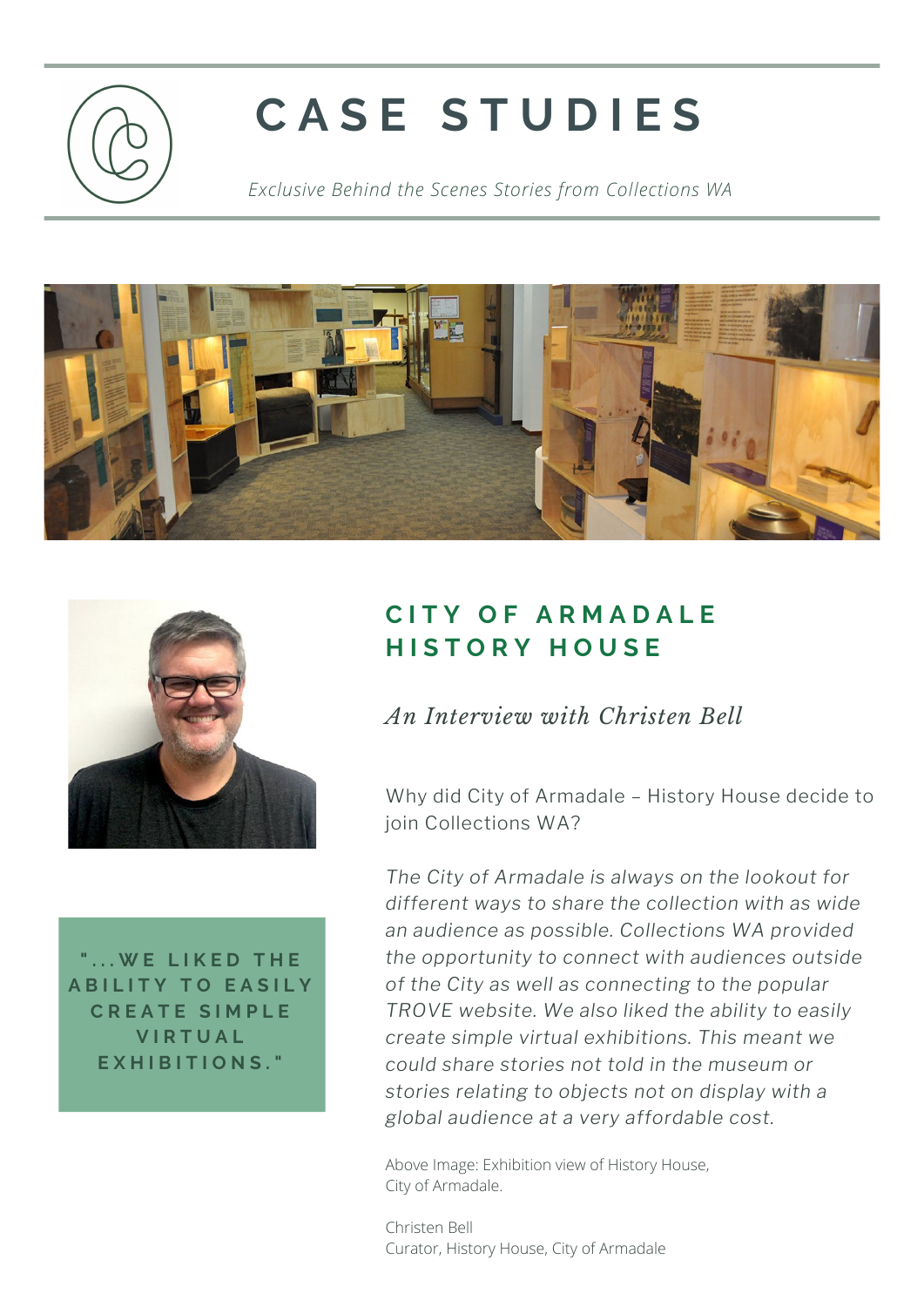One of your featured items, an Upright Ronisch Piano, has sound as part of the item record, can you elaborate on the process of recording the music on the Upright Ronisch Piano used by the Dumsday and Skeet Families?

*A few years ago we did a project funded by a Department of Culture and the Arts Grant, where we invited members of the community to participate in a series of song writing workshops with a professional musicians that culminated in a concert where instruments from the collection were used to accompany their original songs. Part of that project also included money to have the instruments professionally recorded. A sound engineer was hired who set up the equipment, professional musicians were hired and for an afternoon the museum was turned into a recording studio.*

For more information about this project click [here.](https://issuu.com/museumsaustralia/docs/mam_25_1_web/48)



Cathie Travers playing the Upright Ronisch Piano at History House

Above RHS image: Upright Ronisch Piano used by the Dumsday and Skeet Families See the Collections WA story [here](https://collectionswa.net.au/node/39082)



Why did you select "The Mapel Leaf Rag" and what technology did you use to capture the sound?

*Cathie Travers, who performed the piece on the piano, chose the song. It was chosen because it was well known and importantly out of copyright. The plan was to always publish the performances online so it was important that the music played was not under copyright. The technology used was a high-end multi directional microphone and a small mixing desk that the sound engineer operated. The sound engineer then took the recordings, picked the best one, cleaned up the files and provided us with the recordings. It was important that it was a high quality recording because we wanted to make sure that it sounded clean and professional. If anyone is thinking of doing something similar explore what funding is out there to get in a professional sound engineer with the right equipment, any new strings, reeds, skins or repairs needed and a skilled musician who can make sure the instrument is tuned. I do believe that it's important for projects like this to sound the best that they can to really highlight the amazing sound the instrument can make.*